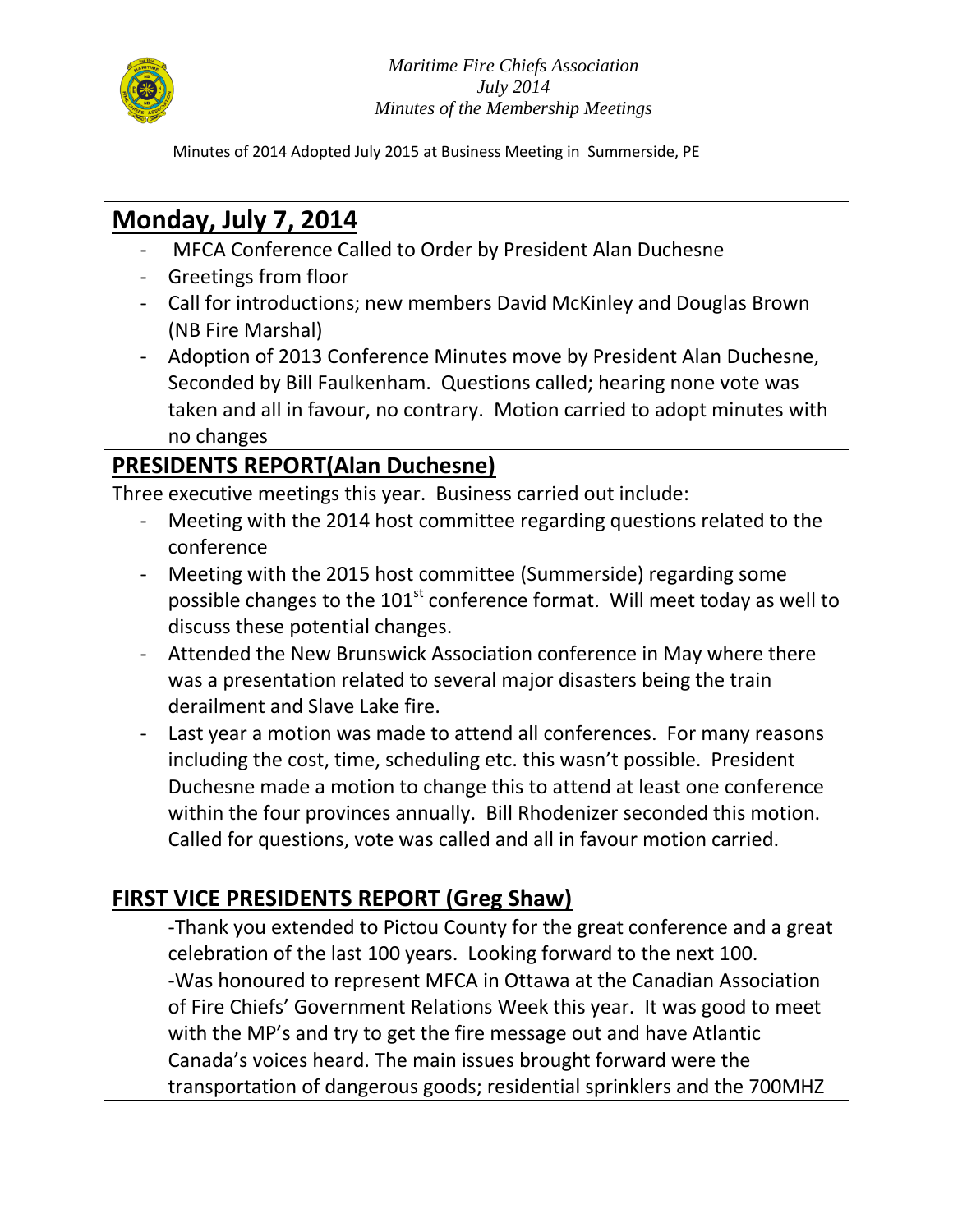radio system.

-The theme of this our 100<sup>th</sup> conference shows it was the forward thinking of our forefathers in 1914 that has made it possible for us to be here today; I hope we are able to do this for the generations to follow us in the next 100 years.

-First Vice Greg Shaw moved for the adoption of his report; seconded by Wayne Allain. Questions called, vote taken all in favour, no contrary, motion carried.

## **SECOND VICE PRESIDENT(Charles Kavanaugh)**

-Thank you to Pictou County so far it's been an excellent conference. -Called for a moment of silence to honour the three RCMP Officers who were killed in the Line of Duty in Moncton.

-Some of the projects/topics worked on the past year at the executive level are updates to the new web site; responses to delegate survey forms; challenge coins and ongoing changes to the conference manual.

-Attended the Ryan Pennington Hoarder Fire Safety training course put on by MFCA and would like to hear feedback on the training sessions. Please talk to the Executive or Provincial Representatives.

-Second Vice Charles Kavanaugh moved for the adoption of his report; seconded by Terry Raine. Questions called, vote taken all in favour, no contrary, motion carried.

 -Vince MacKenzie moved to adopt the business carried out by the executive Terry MacLaughlin seconded. Questions called, vote taken all in favour, no contrary, motion carried.

## **NOMINATING COMMITTEE(Neville Wheaton)**

- -Laid down the process for elections.
- -Committee makes the following nominations
	- $\bullet$  President Greg Shaw
	- $\bullet$  1<sup>st</sup> Vice Charles Kavanaugh
	- 2<sup>nd</sup> Vice John Magee
	- Sargent at Arms Will take nominations from the floor tomorrow morning. If more than one candidate elections will take place at 7am on Wednesday morning.

 -All nominees were asked if elected if they would serve; all replied they would.

-Neville Wheaton moved to receive this portion of his report; seconded by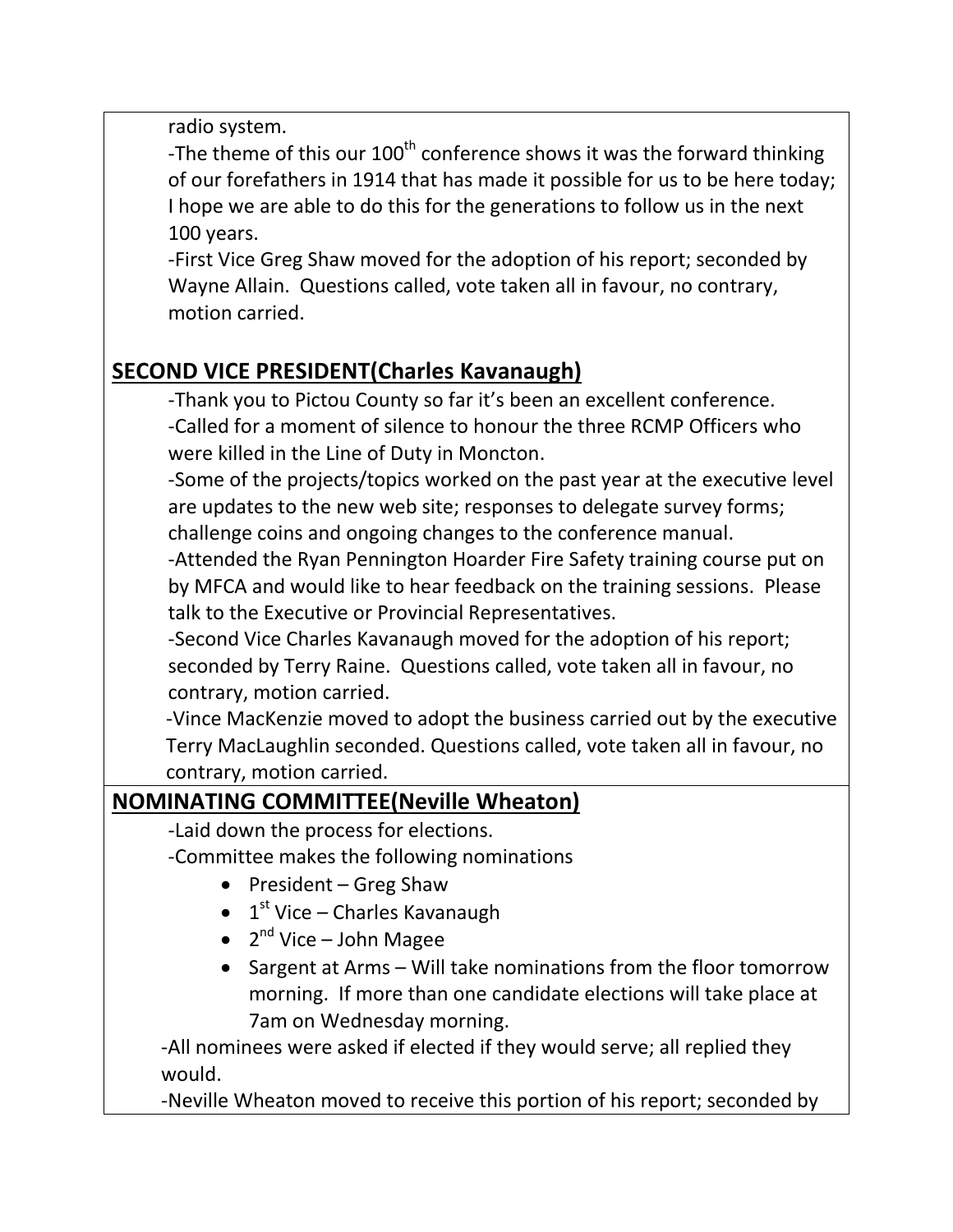Terry Raine. Questions called, vote taken all in favour, no contrary, motion carried.

## **COMMUNICATION**

-Shayne Mintz the Regional Director of NFPA addressed the group. Congratulations on the  $100<sup>th</sup>$  Anniversary; MFCA is an amazing organization and 100 years influencing Fire & Life Safety. Reviewed his fire services background; NFPA's mission statement and purpose. If anyone has any interest in code setting standards please let Shayne know. Discussed funding for enforcers of 80% of required travel. Would like to see more Canadian involvement. Discussed the residential sprinkler initiatives and would like input. If you would like to have a side by side demonstration for sprinkler use, please contact him. Contact information is [smintz@nfpa.org;](mailto:smintz@nfpa.org) 705-812-2924; [www.nfpa.org](http://www.nfpa.org/)

## **SECRETARY REPORT(Lisa Lomond)**

- If you know of any members that pass away, please let me know for the data base and memorial service.
- There are currently 396 members. The membership database continues to grow. Please provide your email address and specify if you don't want it published in the directory.
- Email billing is in place and working well; still mail out the membership card; if you would like email billing please either come see me or send an email.
- If you don't have my contact information, you can go to the web site and use the contact us link.
- The new web site is up and running and we have control over the content. We will continue to add to it and there are links to the provincial association web sites through the Provincial Director information on the mail web page.
- Facebook and Twitter accounts are being utilized as tools to help get information out and we encourage you to look at these sites which are linked on our web page.
- With this being the  $100<sup>th</sup>$  anniversary, we look forward to any suggestions for changes that can benefit the membership and better meet your needs.
- This year's training session is completed and the fee associated made registration a longer process; payment came in without clear notation of membership or training fees.
- We are improving our electronic communication and I encourage you to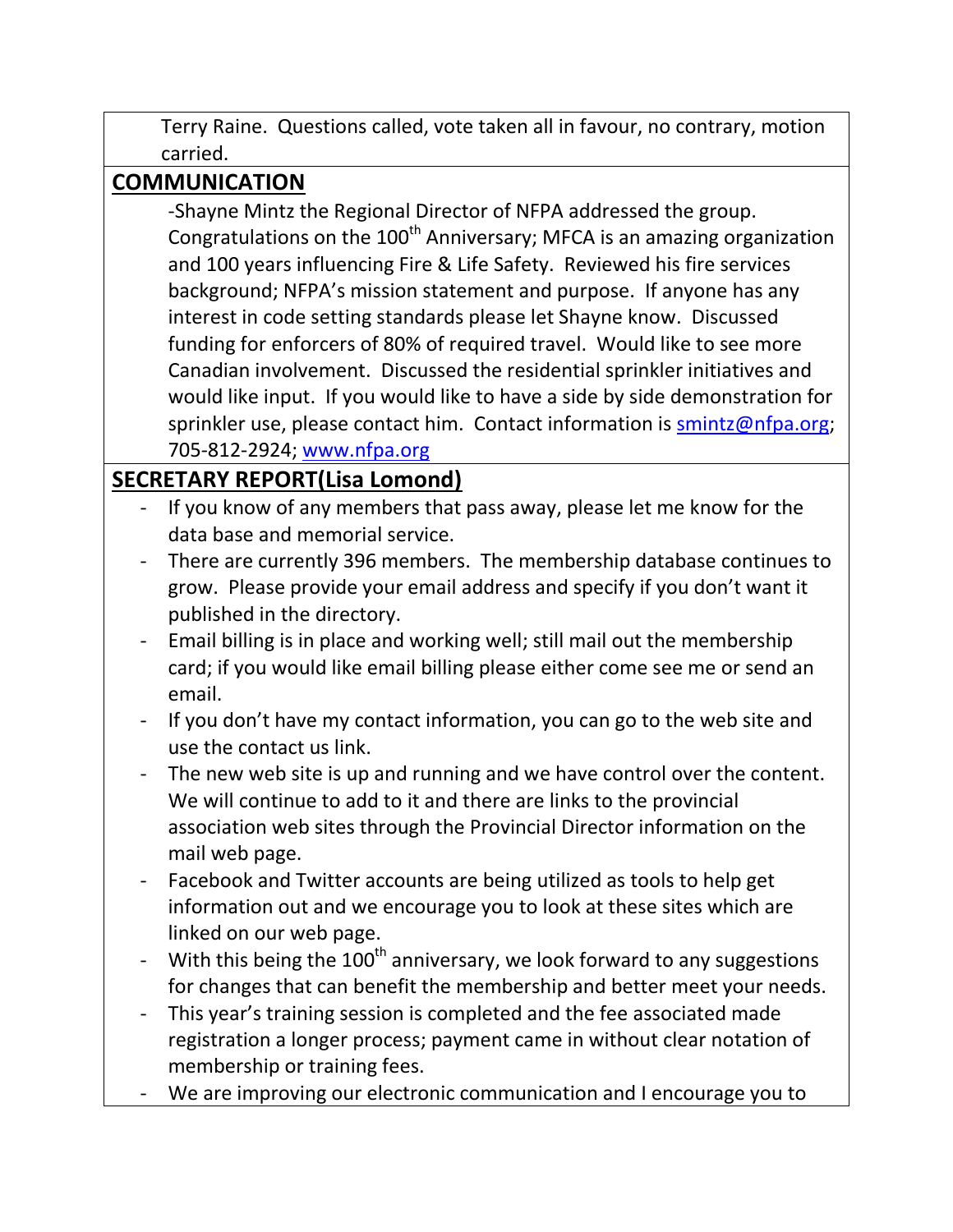contact me if you have any questions. I work Monday to Friday 8am-4pm so leave a message and I will get back to you.

- Lisa Lomond moved to adopt the secretary report; Neville Wheaton seconded. Questions called, vote taken all in favour, no contrary, motion carried.

TREASURER REPORT (Lisa Lomond)

| <b>ACCONT INFORMATION</b>       | <b>INCOME</b> | <b>EXPENSES</b> | <b>BALANCE</b> |
|---------------------------------|---------------|-----------------|----------------|
|                                 |               |                 |                |
| <b>ACCOUNT 07 EQUITY SHARES</b> | N/A           | N/A             | 5.00           |
|                                 |               |                 |                |
| <b>ACCOUNT 08 SURPLUS</b>       | .07           | N/A             | .07            |
| <b>EQUITY SHARES</b>            |               |                 |                |
|                                 |               |                 |                |
| <b>ACCOUNT 10 CHEQUING</b>      |               |                 |                |
| ACCOUNT JANUARY 1, 2013         |               |                 | 61684.82       |
| <b>INCOME:</b>                  |               |                 |                |
| <b>MEMBERSHIP DUES</b>          | 18065.00      |                 |                |
| <b>CONFERENCE REVENUE</b>       | 12135.94      |                 |                |
| <b>CASH HAT SALES</b>           | 110.00        |                 |                |
| <b>50/50 INCOME</b>             | 1330.50       |                 |                |
| <b>ANNEX PUBLISHING</b>         | 4000.00       |                 |                |
| <b>TOTAL INCOME</b>             | \$35,641.44   |                 |                |
| <b>EXPENSES:</b>                |               |                 |                |
| <b>MORTUARY PAYMENTS</b>        |               | 1000.00         |                |
| <b>REFUNDS (Sustaining</b>      |               | 300.00          |                |
| Membership)                     |               |                 |                |
| SECRETARY HONORARIUM            |               | 6999.96         |                |
| PRESIDENT HONORARIUM            |               | 500.00          |                |
| <b>INSURANCE</b>                |               | 1236.50         |                |
| OFFICE SUPPLIES/POSTAGE         |               | 2442.06         |                |
| (Laptop & Software Inc)         |               |                 |                |
| PHONE/WEB                       |               | 1919.90         |                |
| TRAINING/EDUCATION              |               | 7997.85         |                |
| <b>HOTEL</b>                    |               | 5193.36         |                |
| <b>TRANSPORTATION</b>           |               | 9047.28         |                |
| MEALS/INCIDENTALS               |               | 1649.26         |                |
| TROPHY/PLAQUE                   |               | 1744.51         |                |
| <b>FDIC SPONSORSHIP</b>         |               | 1500.00         |                |
| <b>OTHER</b>                    |               | 394.92          |                |
| <b>SHIRTS</b>                   |               | 899.21          |                |
| <b>MASTER CARD ACCONT</b>       |               | 3000.00         |                |
| <b>DEPOSIT IVESTMENTS</b>       |               | 5000.00         |                |
| <b>TOTAL EXPENSES</b>           |               | \$50,824.81     |                |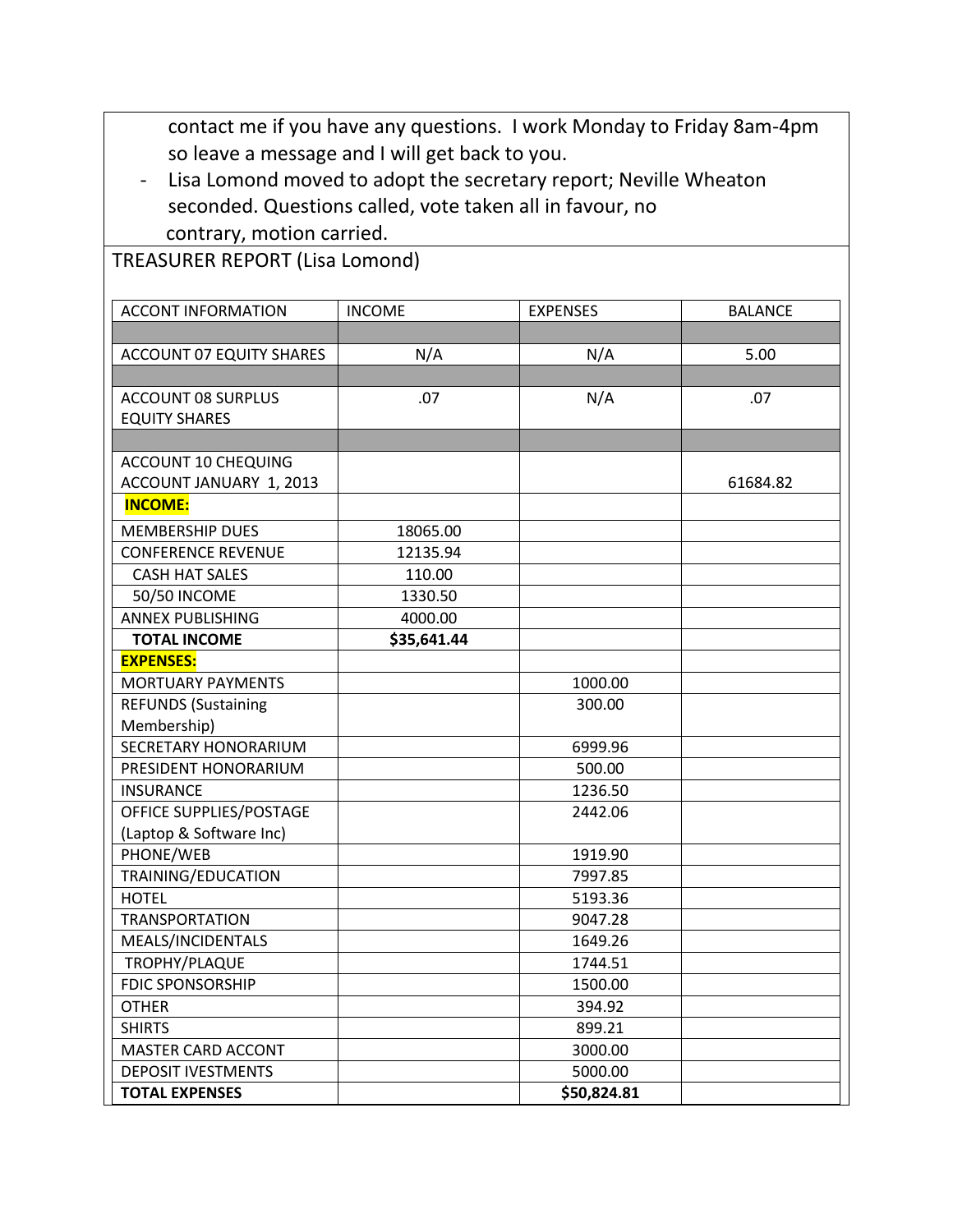| Cheques not cashed                                       | <b>INTERNET</b>                       | 68.83           |               |
|----------------------------------------------------------|---------------------------------------|-----------------|---------------|
|                                                          | <b>OFFICE SUPPLIES</b>                | 19.16           |               |
| <b>ADJUSTED EXPENSES</b>                                 |                                       | \$50,736.82     |               |
|                                                          | <b>INCOME OVER</b><br><b>EXPENSES</b> |                 | $-$15,095.38$ |
| December 31, 2013                                        |                                       | Closing balance | \$46.589.44   |
|                                                          |                                       |                 |               |
| contrary, motion carried.<br><b>PROPOSED BUDGET 2014</b> |                                       |                 |               |
| Income:                                                  |                                       |                 |               |
| <b>Membership Fees:</b>                                  | \$17000.00                            |                 |               |
| Conference 2014                                          | \$18000.00                            |                 |               |
| <b>Annex Publishing</b>                                  | \$5000.00                             |                 |               |
| <b>Training</b>                                          | \$5000.00                             |                 |               |
| <b>Misc Sales</b>                                        | \$1000.00                             |                 |               |
| Income: \$46,000.00                                      |                                       |                 |               |
| <b>Expenses:</b>                                         |                                       |                 |               |
| Office Supplies & Postage                                | \$3700.00                             |                 |               |
| Records Storage                                          | \$600.00                              |                 |               |

| $\sim$ . The supplies $\alpha$ , sstage |            |
|-----------------------------------------|------------|
| Records Storage                         | \$600.00   |
| Honorariums                             |            |
| Secretary/Treasurer                     | \$7000.00  |
| President                               | \$500.00   |
| <b>Mortuary Fund</b>                    | \$1000.00  |
| Travel                                  | \$9000.00  |
| Hotels                                  | \$7000.00  |
| Meals & Incidentals                     | \$1500.00  |
| Insurance                               | \$700.00   |
| Items for Giveaway/Sale                 | \$1500.00  |
| Sundry                                  | \$500.00   |
| <b>Training Session</b>                 | \$10000.00 |
| Sponsorship                             | \$3000.00  |

#### **Total Expenses \$46,000.00**

- Lisa Lomond moved to adopt the budget for 2014; Charlie Kavanaugh seconded. Questions called, vote taken all in favour, no contrary, motion carried.

### **DIRECTOR'S REPORTS**

-Request to move Director's Reports due to other commitments; no objections from the floor.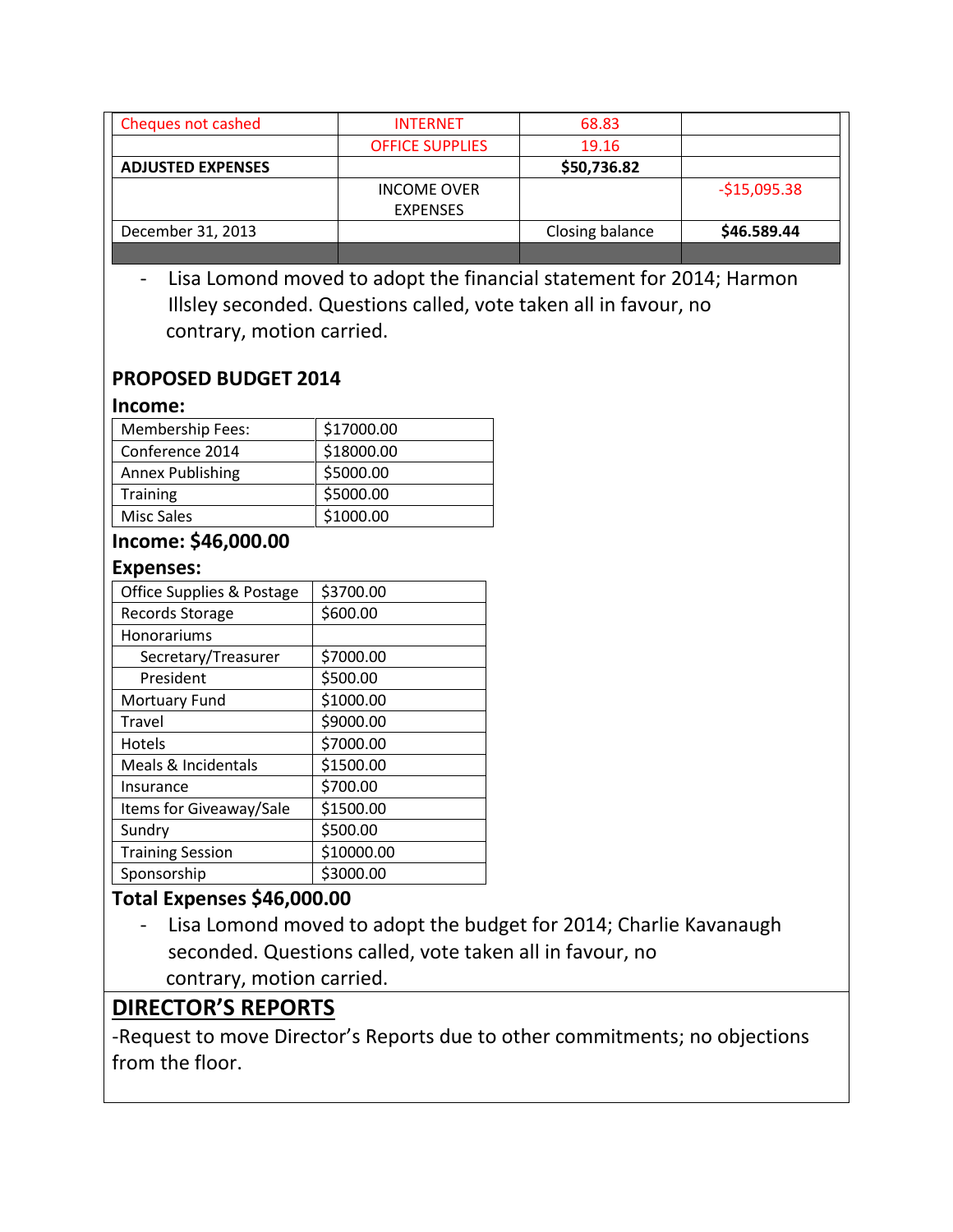#### **NOVA SCOTIA (Rod Nielsen)**

-Nova Scotia has a medical First Responder program that is second to none. The organizing committee continues to improve as we have energetic, creative and caring board members. The MFR web page is being upgraded to include interactive training modules and the ability to check department and personal records.

-Our new trunk radio interoperability platform using the P25 platform on The 700MHz public safety band has begun in earnest. Installations of radios and towers have begun, with full implementation in 2015.

-Nova Scotia Fire School continues to provide training support to the fire service in Nova Scotia including training programs with the funds from government auto insurance levy. The program for this fiscal year is vehicle extrication and for 2015 it will be driver training.

 -Last year I voiced disappointment the NS fire service has regarding the relationship of the fire service with the provincial government. I am very pleased to announce that we had the pleasant experience of the rejuvenation of the provincial Fire Advisory Safety Council and Fire Advisory Committee; kudos to our Fire Marshal Harold Pothier for taking the lead on this important matter. We are looking forward to an increase in interaction with both the province and the municipal associations.

 -The focus of our association going forward is to distribute our policy statement, educate members of the provincial legislature and municipal councils, and continue to educate the fire service of the importance in having a united voice to government.

 -Resolution for fire service exemption from annual spring weight restrictions standards is currently before the ministerial advisors. A resolution for creating standards for provincial fire dispatching is in the final stages of development, and the next resolution to be drafted is to change the motor vehicle act to reflect the manufactures GVW of fire apparatus from the current provincial axle weights.

-We know the fire service has seen many changes in the last 100 years but, the rate of change in the last 10 years has been immense! We have no idea what the next 100 years will bring but, I am looking forward to the incredible changes that lay before us in the next 10 years.

NS Provincial Director Rod Nielsen moved for the adoption of his report; Bill Faulkenham seconded. Questions called, vote taken, all in favour, no contrarymotion carried.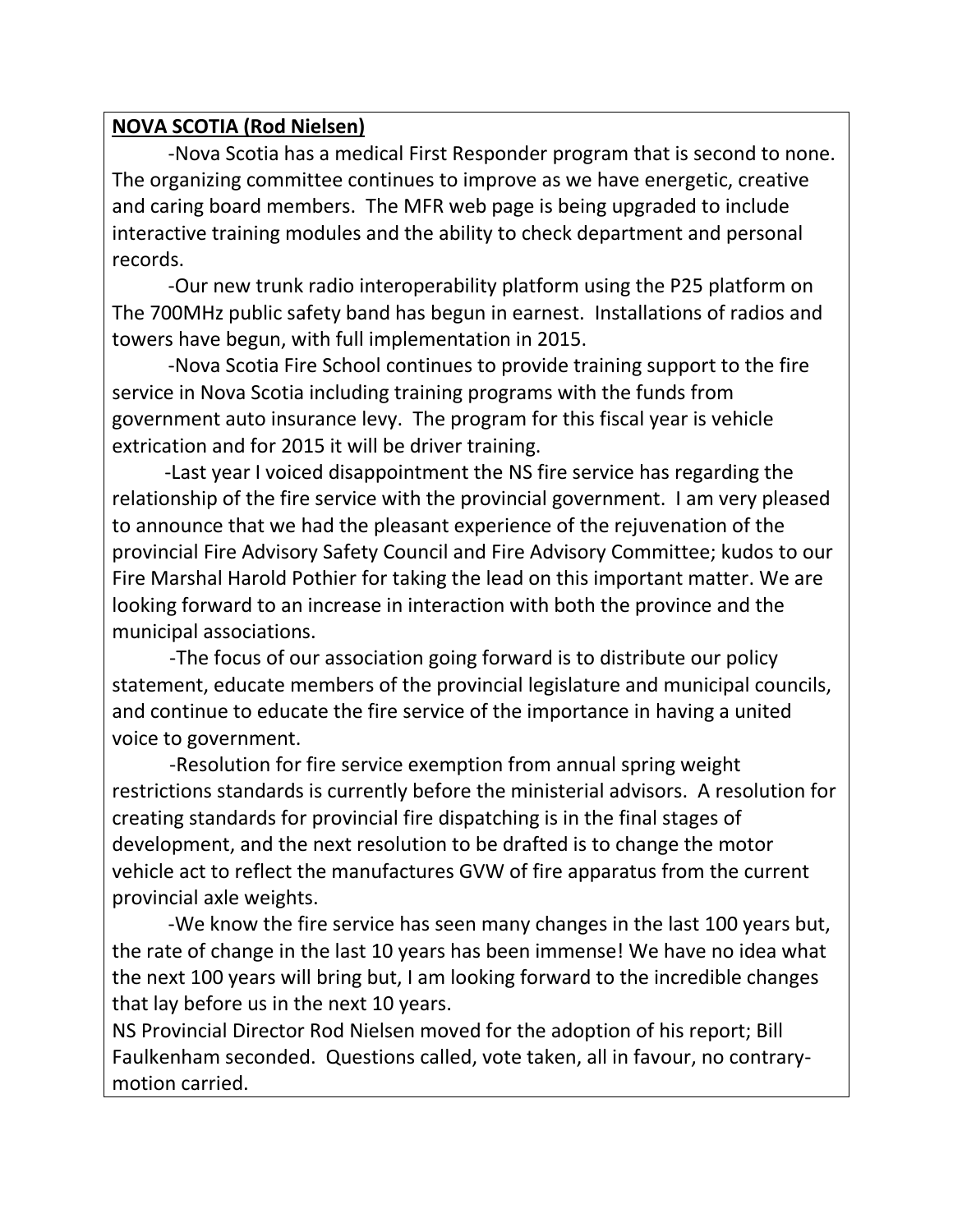#### **NEW BRUNSWICK (CHARLES KAVANAUGH)**

-Regular quarterly board meetings were held.

 -The Executive met with UMNB on October 5 to discuss our goals and try to iron out some issues.

-Fire Prevention Week launch will occur in New Maryland on October 8.

 -LSD Chiefs workshops Fredericton every November and the same thing in Bathurst in French in May.

-Annual Firefighters workshop in Miramichi in September

 -Executive met with the Office of the Fire Marshall and the 911 Committee at a regional dispatch meeting in Fredericton to talk about the ongoing project to get the remaining three PSAP's set up to coincide with the rest of the province.

 -Government had many retirements along with a Cabinet shuffle resulting in a New Fire Marshall, Minister of Public Safety, Local Government, Post Secondary Education Training & Labor New Deputy Minister and ADM of PS

 -Attended the draw and party for the 'Chief for a day' program for the nine regional associations. There is a draw for one child in each of the areas.

-A few meetings in Plaster Rock regarding the January train derailment

 -Attended the Atlantic EMO workshop with Fire, Police, and Ambulance and MO reps from the 4 Atlantic provinces in February in Charlottetown. Provincial Director Charles Kavanaugh moved for the adoption of his report; Fred Kennedy seconded. Questions called, vote taken, all in favour, no contrarymotion passed.

#### **NEWFOUNDLAND & LABRADOR (VINCE MACKENZIE)**

 -The Association of Fire Services in the province has 6000 members with a primary purpose to better fire services. The fire service is political and unique in this province with the provincial government involvement.

 -The conference has been move to September this year as it's easier for people to attend.

 - Each year the association is invited to meet with Social Policy Cabinet. This year we asked for an increase in the cost share program to 5 million for fire trucks and we receive 4.5 million.

 -Statistical data collection is not captured for the province so it is impossible to tell how many fires have occurred and the cost of those fires. Fire deaths are reported and tracked. We have asked the government to set up an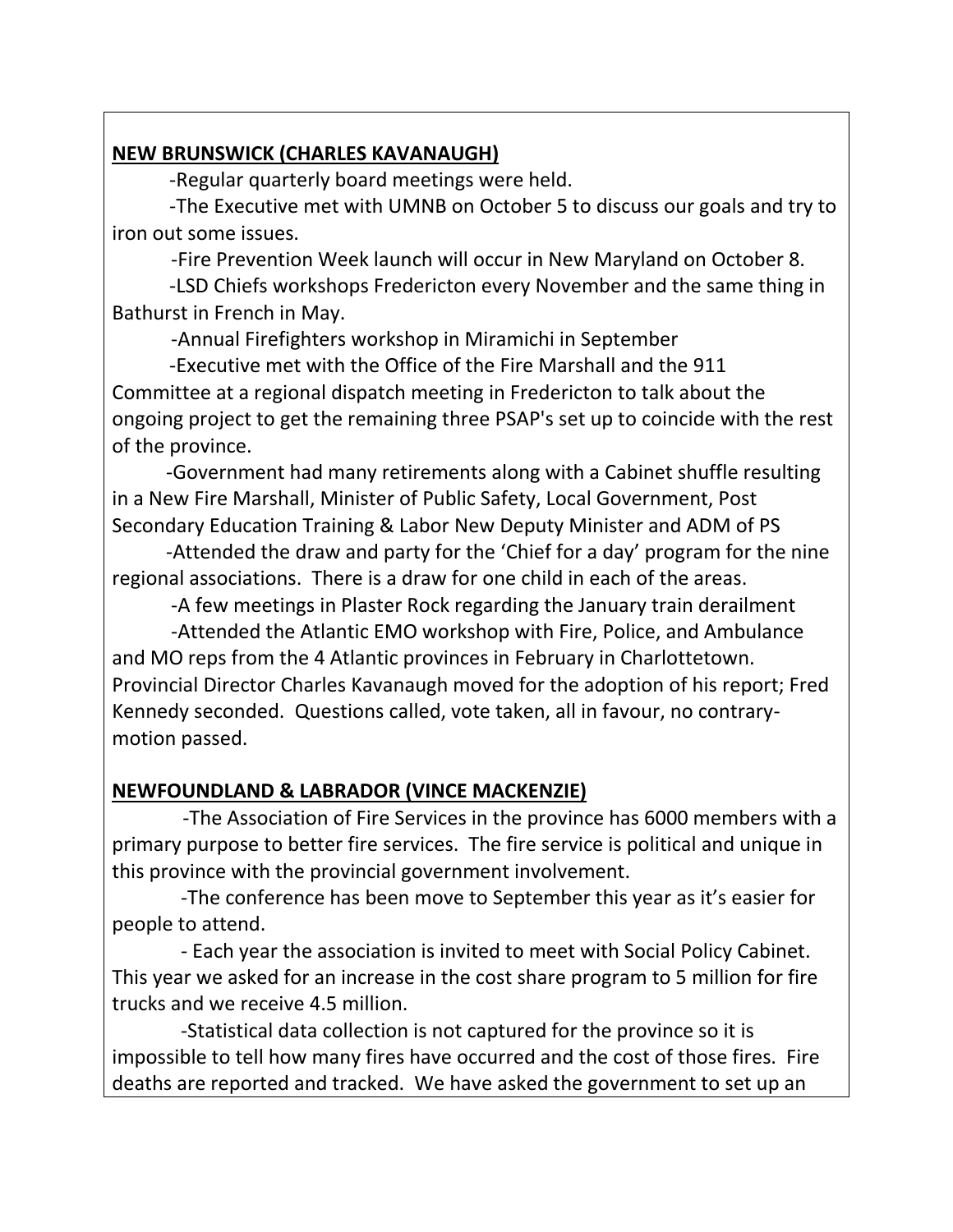online system to report electronically through the web. We hope to fall in line with CAFC. Fire loss data collection is recognized as a national issue.

 -Fire inspections in the province are an issue. Personal care homes have been mandatory for 6-7 years.

 - Comprehensive look at regionalization as the future of the fire services in NL with mutual aid agreements and structure of the fire departments. The different challenges in the region: Recruitment and retention; training; health & safety; shrinking population. There is a lack of funding on all levels of government needed to meet public service expectations. Ratification and accountability in a more litigious society with the sustainability of the Fire Service, which is just a sign on a building in some areas. The Fire Marshal's assessment process took two years to complete and the report is due to come out. When applying for funding the status of the Fire Department will be clear. The findings are being reported to the municipality not just the Fire Department

 -Attended the Mayor's Municipal Conference and Professional Administration Association of the province for the last four to five years and has speaking time. This is a foot in the door with elected officials; changing the fire services one step at a time.

Provincial Director Vince MacKenzie moved for the adoption of his report; Neville Wheaton seconded. Questions called, vote taken, all in favour, no contrarymotion passed.

### **PRINCE EDWARD ISLAND (BOB MORRISON)**

-The fire service of PEI consists of 36 departments with 38 stations and about 1000 members**.**

**-**Fire Service Study

The PEI Firefighters Association, in support of PEI Fire Services Advisory Committee goals and objectives, commissioned an Environmental Scan and Gap Analysis Study of PEI Fire Services to provide benchmark information and to help inform future directions, decisions, and initiatives. The report was completed late 2013 and a meeting with Minister Sherry is scheduled in the near future to present our recommendations stemming from the report. If anyone is interested in reading the report it can be accessed by going to the PEI Firefighters web page at [http://peiffa.com](http://peiffa.com/) 

-Critical Incident Stress Awareness Training (CISAT)

CISAT is currently being delivered to departments on PEI through funding from Bell. A training course for Level 1 critical stress team members will take place this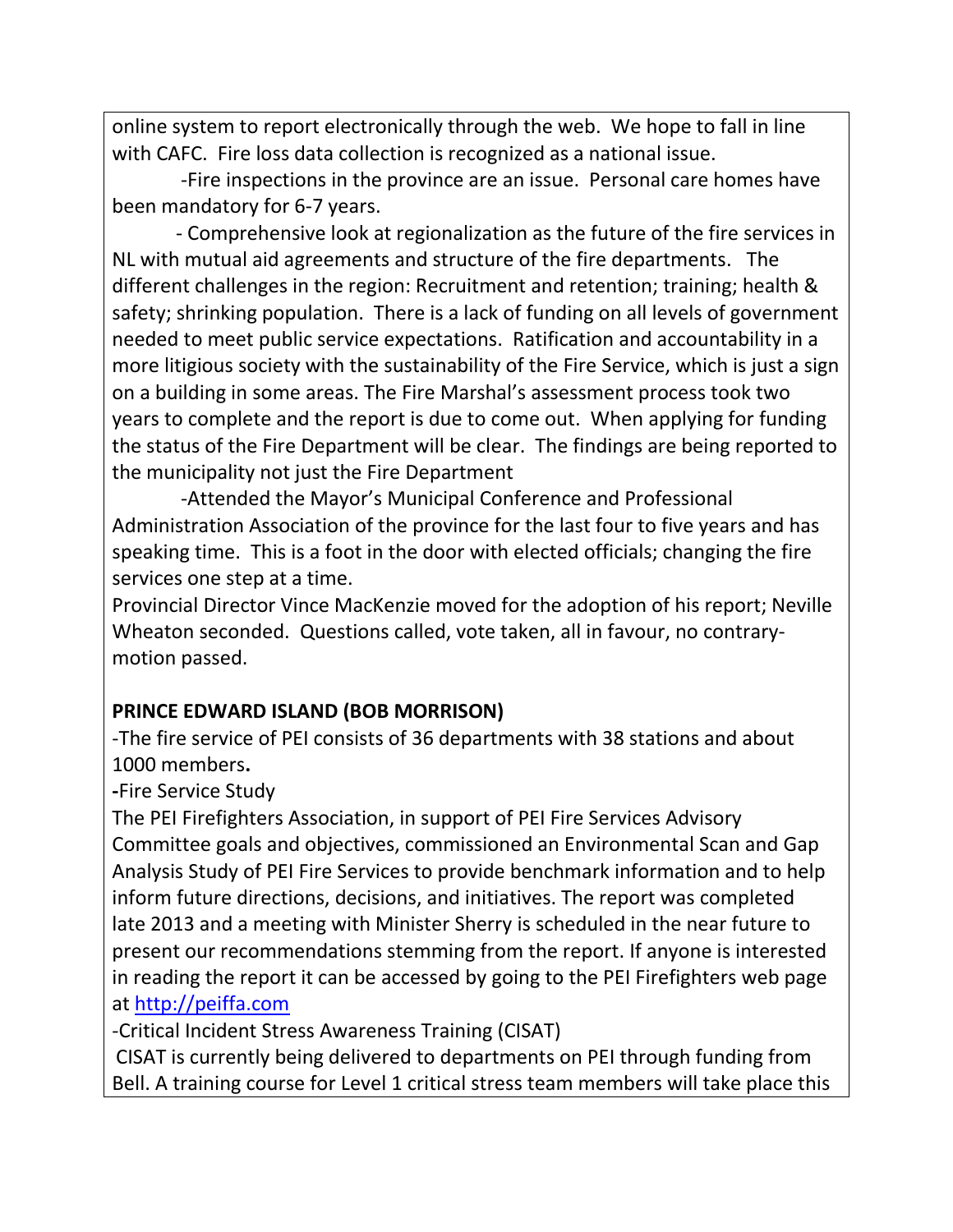September.

-Alarmed and Ready

Alarmed and ready is a joint venture between the Insurance Bureau if Canada, the Fire Marshal's office and the PEI Firefighters Association to distribute 1400 smoke detectors and replacement batteries to Islanders. This distribution will take place during Fire Safety Week this fall.

#### **-Fire School**

PEI Fire School delivered Level 1 firefighter training to 45 students this year. Thirty three students have successfully completed their Level 1 firefighter. There are 69 instructors across PEI assisting in the delivery of the fire school's curriculum. The Fire School continues to provide ongoing training to both basic firefighters and officers across PEI.

### **-Hoses and Helmets and Annual meeting 2014**

Hoses and Helmets, a program developed by the Canadian Association of Fire Chiefs, will be offered at the PEI Fire School on October 18 and 19. This is also the date of the PEI Firefighter's Association annual meeting. The annual meeting will also be held at the fire school. In addition to the meeting there will be a trade show with numerous venders and a number of educational sessions and demonstrations. Open invitation to registrar for these events. There should be further information on the PEI Firefighters web site in early September

### [http://peiffa.com](http://peiffa.com/)

Provincial Director Bob Morrison moved for the adoption of his report; Bernie Turpin seconded. Questions called, vote taken, all in favour, no contrary- motion passed.

### PRESENTATIONS:

Walter Wilson: Started with Mic Mac in 1984 answering phones and working on the floor. Without Walter the company wouldn't have gotten off the ground. Walter had many orders from loyal customers who would wait for products until he could supply them. Now the largest supplier of fire equipment in the Maritimes and one of the largest in Canada. In tribute to Walter a presentation to the Pictou Food Bank was made and many thanks to Mic Mac for sponsoring the vendor night as a tribute to Walter. Also thanks to Mic Mac for donating helmets.

### $101<sup>st</sup>$  Host Committee – PE (Jim Peters)

Some changes to the agenda- Saturday will be open with golf or deep sea fishing and pre-registration; Sunday will be the trade show, parade and banquet; Monday night will be the Vendor's night. The Vendors want to have three days so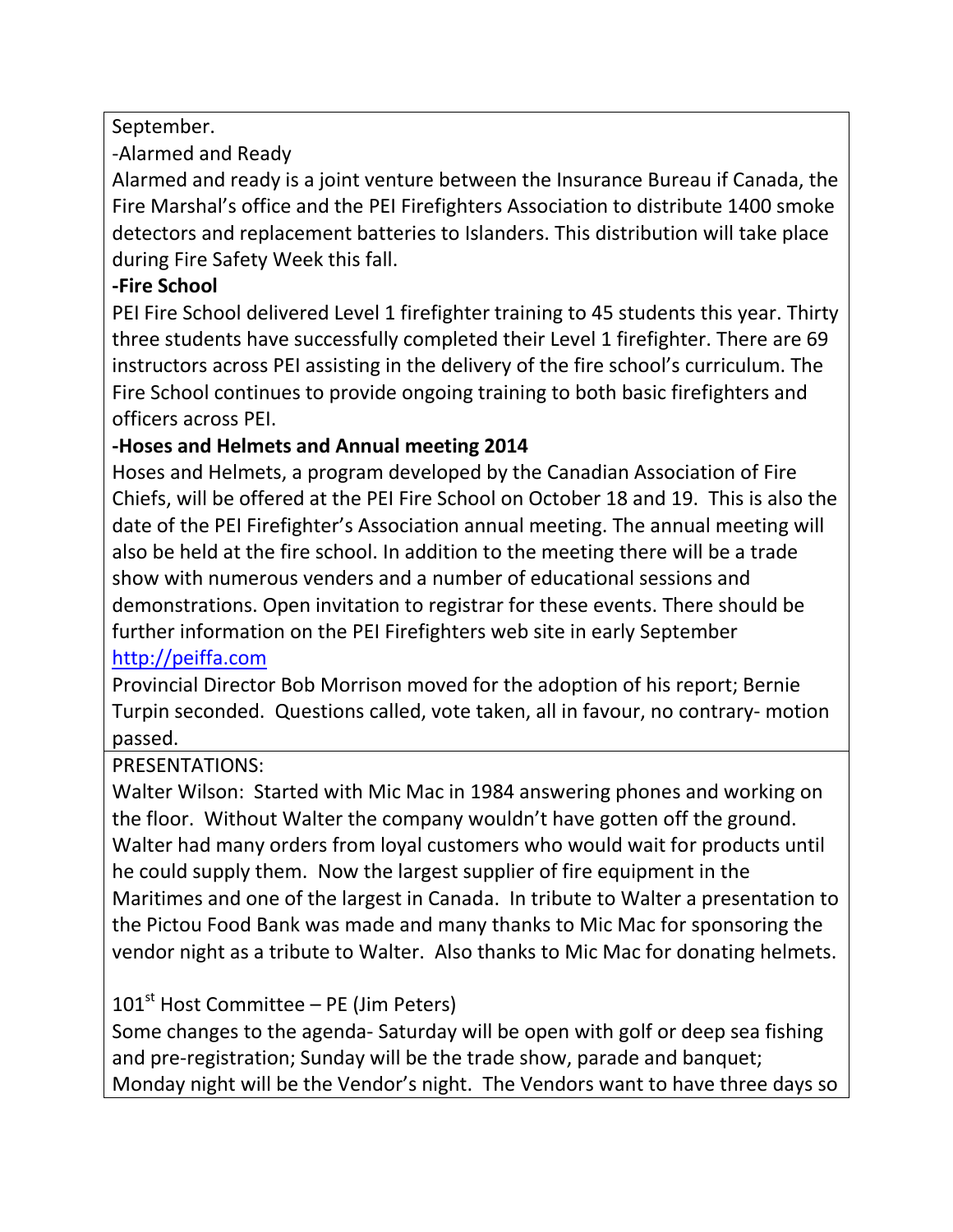will be complete Tuesday at 3pm. Monday there will be three business sessions and the conference will be complete Tuesday night unless we need a meeting Wednesday. Discussed the need for a business session to put names for executive on floor; and possibly doing that Sunday night at the banquet and nominations from the floor at the first business session. This will be a trial, it won't be changed in the By-Laws until we get feedback from the membership

#### **COMMITTEE REPORTS**

#### **Financial Committee** (Fred Kennedy)

Investment account market value reviewed. Investment re-invested \$5,000.00 from operating account; gained in value \$24,000.00 in total including the reinvested funds. Our investment account has had a 15% gain over the last year. Fred Kennedy moved for the adoption of his report; Giles Bourque of Yarmouth seconded; Questions called, vote taken, all in favour, no contrary- motion passed.

#### **Training Committee** (Bernie Turpin & Vince MacKenzie) **Bernie Turpin**

The proposal from 2012 outlining the policy to have \$3000.00 in the budget available for sponsorship. The applications must be in by January 15<sup>th</sup> annually and the executive review them and allocate the funds. The criteria catchment is the target audience; if it's provincial or regional; the number of attendees; and the scope of the material presented. The event must be open to members of the association. We will allow for money in the budget and post information on the web site. We do ask for identification of MFCA support at the event so if you want to request sponsorship ensure you do this before January 15.

#### **Vince MacKenzie**

In 2013 we brought in Gord Schriner; in 2014 we brought in Ryan Pennington and both travelled through the four provinces to offer training opportunities. We need to determine what type of session we will do next year; asked for input on subject matter and schedules. Looking for feedback to continue and advance this training to benefit members of the fire service. We charged a small fee this year and had about 250 attendees; down from 500 last year when the program was free. We do want to continue to offset the cost of the training by the attendee's so we can offer annual training going forward.

Vince MacKenzie moved for the adoption of his report; John Magee seconded;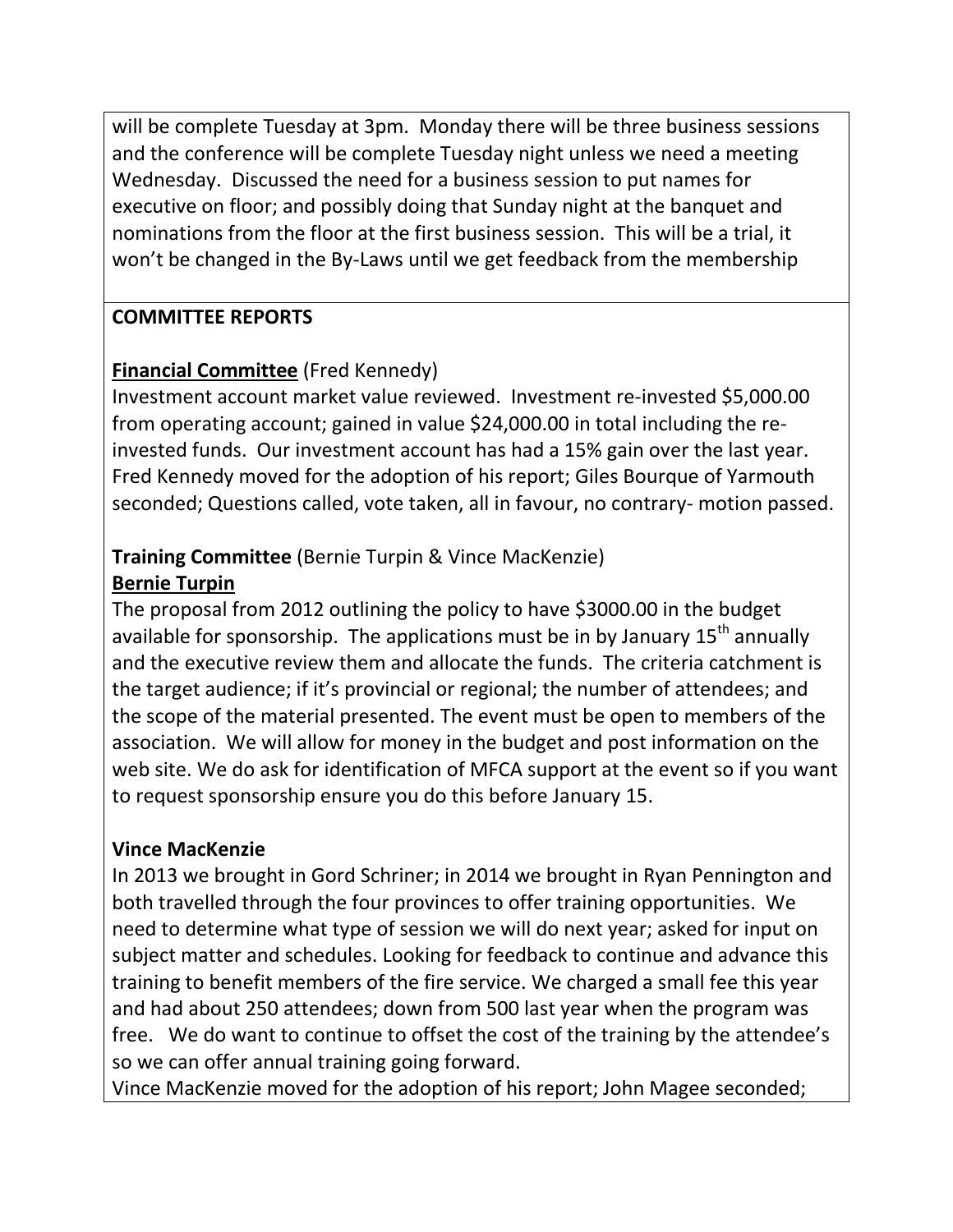Questions called, vote taken, all in favour, no contrary- motion passed. **Comment:** Feedback given by Dwayne Mellish: Education tours are excellent and Milford was a better location with a better turnout. Continue to build on the information distribution and on subjects that are important to all four provinces. The speakers are high quality and this is a good initiative for the association and should continue.

### HONOURS COMMITTEE (Harmon Illsley)

The members of the committee were reviewed (Harold Rafuse; Greg Clarke; Laurie Saunders and Harmon). There are five people receiving their 25 year certificate this year. Bert Fusk of Fredericton is a past president and therefore will get a plaque and honourary status.

There was a written request for Donald Parks of Lunenburg for honourary membership. He meets the criteria and the committee recommends he be made and honourary member. No opposition from the floor.

Harmon Illsley moved for the adoption of his report; Dave Brown seconded; Questions called, vote taken, all in favour, no contrary- motion passed.

## RESOLUTIONS COMMITTEE (Bernie Turpin)

The executive struck the by-laws committee this year using members of the executive. They are working on a major review of by-laws which hasn't been done for 10 to 15 years. We need to bring these in line with future needs of the association. The mortuary fund concept and use was reviewed; not sure when it started. Over the years it has meant a substantial amount of association money is tied up in guaranteeing this fund. This benefit in this day and age isn't meeting its initial intention; people have insurance now to take care of their arrangements and the amount of the payout doesn't cover what it once did with inflation. The resolution to resolve the mortuary fund was presented; it is to dissolve it going forward. Clarified the motion means upon passage of the resolution, new members will not be entitled to this benefit; current members will retain this benefit as long as their membership is not interrupted. Over the years the funds in the investment account locked in to cover this benefit will be reduced; over time we can use the funds for other things if needed.

The amendments to the by-laws proposed by the committee (Rod, John and Bernie) will be published on the MFCA web site 60 days prior to the 2015 conference for review.

The executive met with Summerside and changes to the format, based on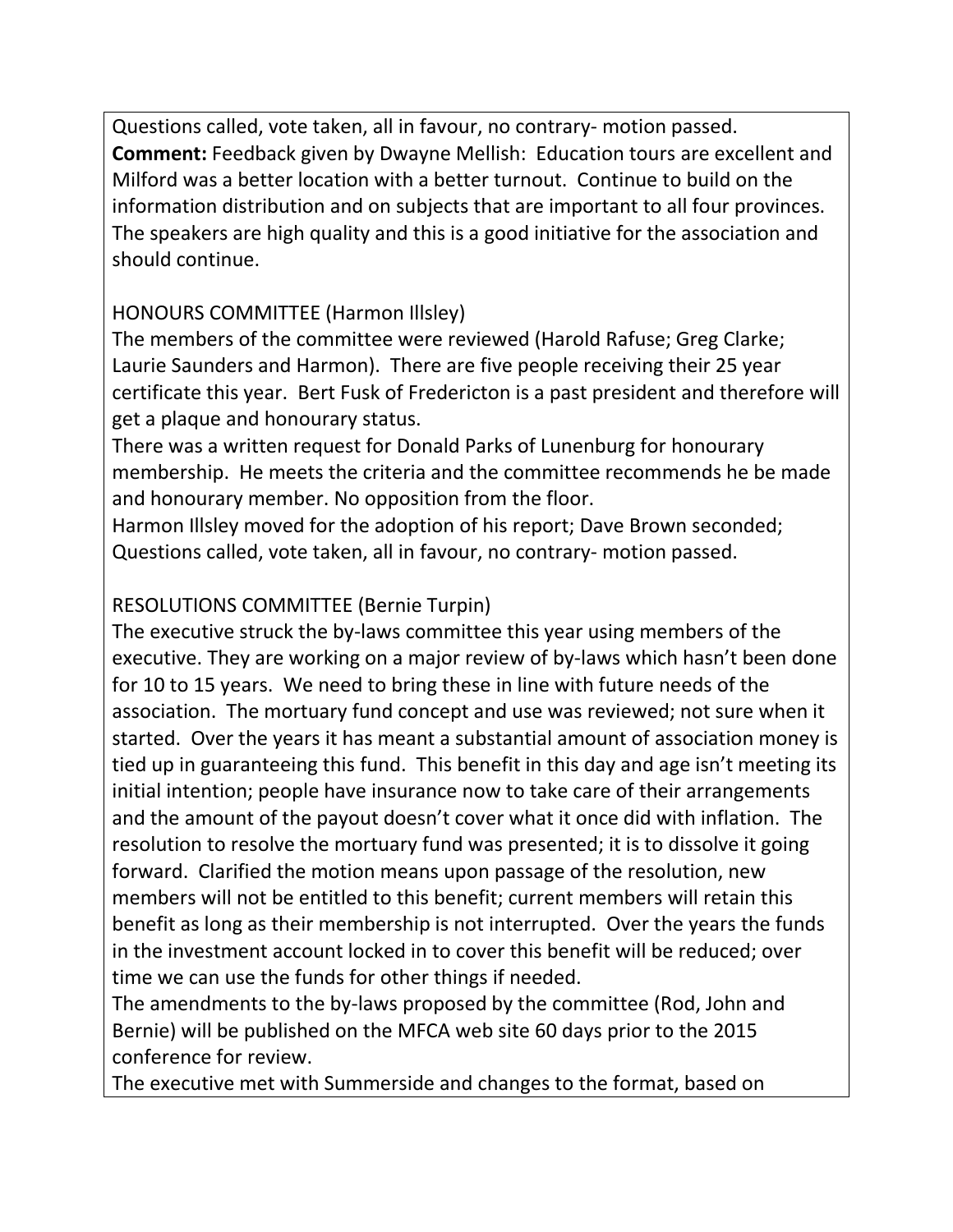feedback, have been suggested for 2015. There will be structural changes for next year; we won't make changes permanently until we know if it is successful and if it's something members want.

Questions from the floor:

Dave Rossiter: Has there been any thought given to doing away with the mortuary fund all together instead of grandfathering it out.

Fred Layton –Regarding changes to the conference; he is a firm believer that we need to follow by-laws. Maybe there should be a proposal for special resolution for next year so we can see if it works. If we don't follow by-laws then we could get into routine of changing things without formalities.

The election process will be the same; the changes are for the time of the banquet; when the conference starts and stops.

Bernie Turpin moved for the adoption of his report; seconded by John Magee Questions called, vote taken, all in favour, no contrary- motion passed.

#### **OLD BUSINESS**

-Provincial Helmets: Last year we made the motion to start laying a provincial helmet at the memorial service for any fire personnel lost through the year that did not get included in the individual helmets. We had planned to do this with names; however, the list would exclude people because we have no way to track the names. Charlie made a motion to amend this to state that the provincial helmet will be laid and remove the "with names". David Brown seconded. Questions called, vote taken, all in favour, no contrary- motion passed.

-Provincial Conferences: Last year we made the motion to have the president go to all provincial conferences. This is not feasible due to the costs associated with the travel. We Motion to go to all provincial conferences; not feasible big expense;

We would entertain a motion from the floor to amend to change from attend all annual provincial conferences to attend annual provincial conferences as able based on budgetary limitations and availability of an executive member. Wayne Allain moved the motion; Bernie Turpin seconded. Called for questions. Bill Rhodenizer asked if someone should be there like the provincial representative. Also if they are in attendance do we need to send the president? The directors are appointed by their provincial association and their primary responsibility is to represent the provincial association and not MFCA. The president, or delegate, is to represent MFCA specifically. To expect to attend all four every year all over the region would cost a lot of money. We can still attend them, this gives us more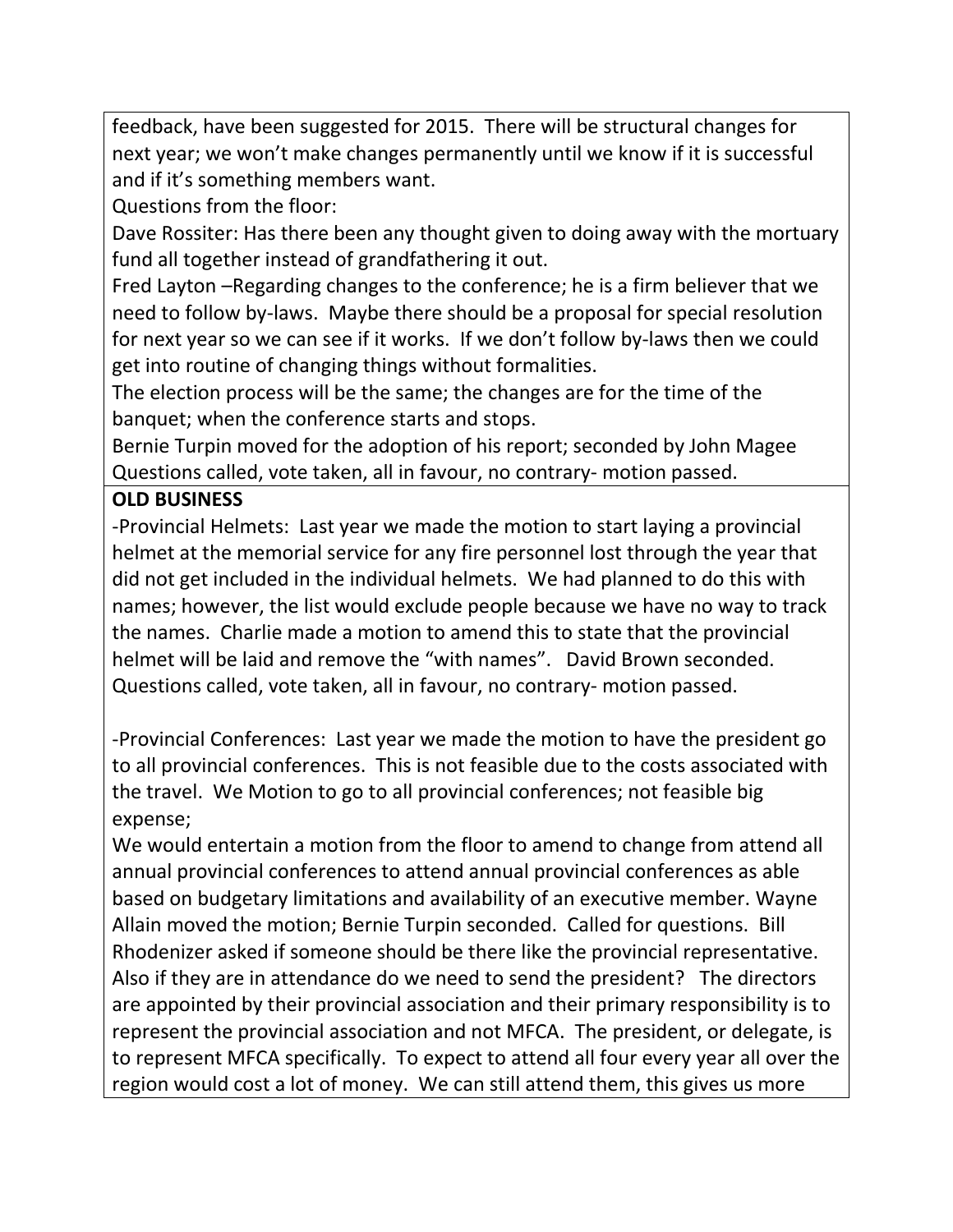flexibility to attend based on budget, impact and issues for that province. Bill Rhodenizer followed up asking why can't one representative attend in each province. Charlie Kavanaugh rebuttal is the idea is to have someone outside the province attend. Vince MacKenzie added this motion was made to allow an executive member of the MFCA to attend to solely represent the association. Duchene attended N.B and spoke on the benefits to attending. It's very informative and the president of MFCA showing up at the provincial conference generated positive feedback that we showed interest in their association by showing up. Our presence is a positive thing. Fred Kennedy added with the president and the two vice-presidents we should be able to have someone from the executive attend all provincial conferences if we can budget for it; this gives us flexibility. Fred stated he is in favour of someone from outside the province attending where possible.

Hearing no further questions; a vote was taken. All votes were in favour of the change to the resolution; the amendment was carried.

#### **NEW BUSINESS**

Bill Rhodenizer raised the subject of a fire truck that was made by Metal Fab for MFCA and used about for draws; this was a tribute done in memory of Edna a long term secretary for MFCA. Metalfab made this for MFCA. Bill would like to display it at conventions and utilize it. It is currently in Oak Hill but needs attention. David Brown made a motion that the truck be displayed and used for the 50/50 draws; Charlie Kavanaugh seconded. Call for questions: Bernie Turpin is familiar and agrees that the sentimental part and tribute is significant; however, the movement and logistics of this and the expense as well as storage are issues we need to look at. Bernie suggested that the motion be amended to say that the executive will investigate the cost, upkeep and logistics before we more ahead. Alan Rushton suggested a trailer or a set of wheels to put on it for training. Terry Raine stated he has been selling 50/50 tickets for a long time and fees we should fix it up and get a trailer for it and get it on the road and have it in Summerside in 2015. Suggestion should it go in a museum when it's looking good, does it belong in a museum? Greg Shaw believes this is a great idea, but has concern for the storage of this unit. Bill Rhodenier suggested the ticket part of the truck could be taken out and items could be stored there; if we look after it there must be somewhere it can be stored. Fred Layton sees the tradition and value for sentimental reasons; but this may not be economically feasible. We can sit here all day and discuss options; but in the best interests we should set up an executive committee for this particular unit. Vote on a motion to have it go to Summerside.